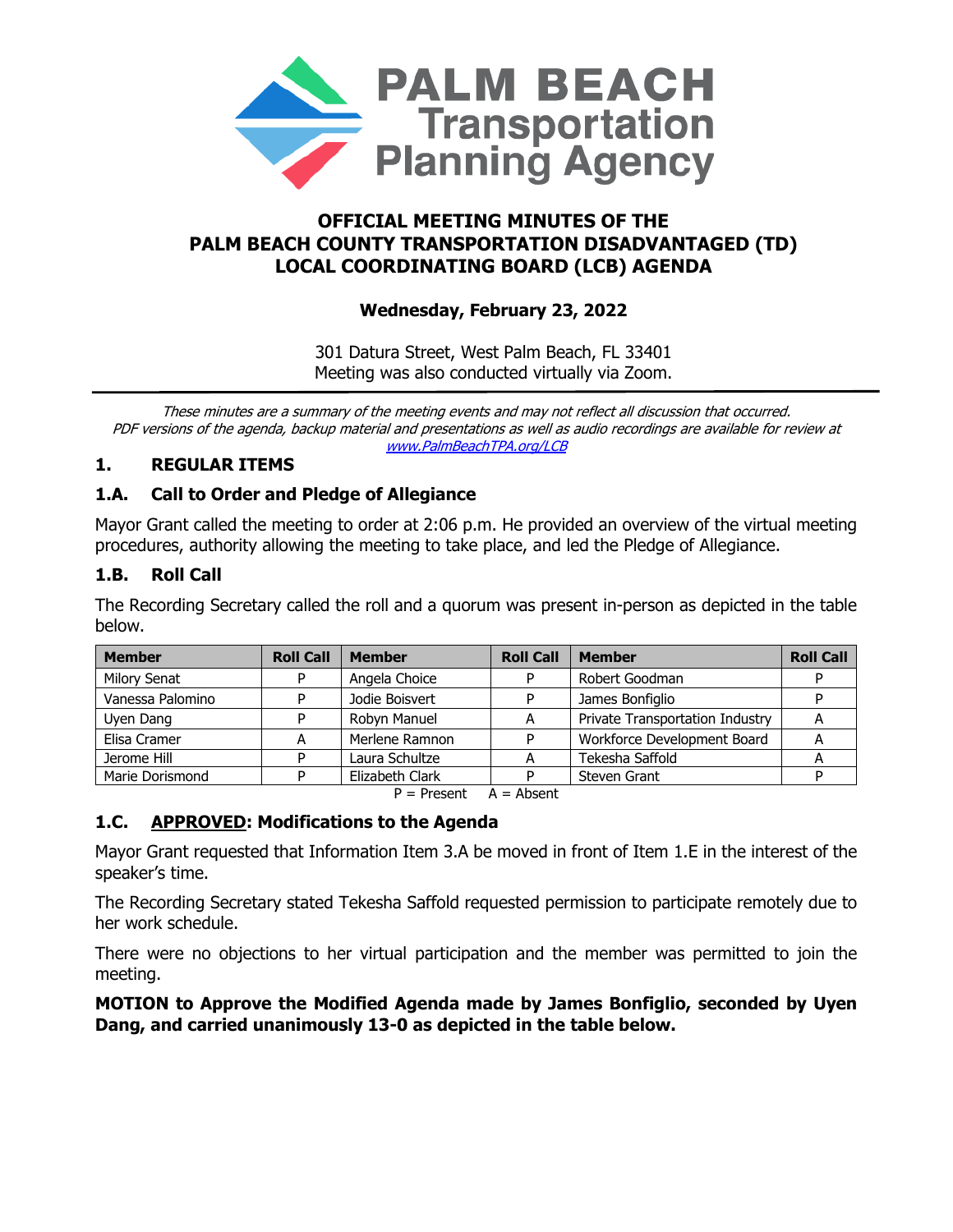| <b>Member</b>       | <b>Vote</b> | <b>Member</b>   | <b>Vote</b> | <b>Member</b>                   |  |
|---------------------|-------------|-----------------|-------------|---------------------------------|--|
| <b>Milory Senat</b> |             | Angela Choice   |             | Robert Goodman                  |  |
| Vanessa Palomino    |             | Jodie Boisvert  |             | James Bonfiglio                 |  |
| Uyen Dang           |             | Robyn Manuel    |             | Private Transportation Industry |  |
| Elisa Cramer        |             | Merlene Ramnon  |             | Workforce Development Board     |  |
| Jerome Hill         |             | Laura Schultze  |             | Tekesha Saffold (VC)            |  |
| Marie Dorismond     |             | Elizabeth Clark |             | Steven Grant (Chair)            |  |

 $Y = Yes \tN = No \tA = Absent ABST = Abstain$ 

#### **1.D. APPROVED:** Minutes for November 17, 2021

Laura Schultze joined the meeting in-person at 2:03 p.m.

#### **MOTION to Approve the Minutes made by James Bonfiglio, seconded by Jodie Boisvert, and carried unanimously 13-0 as depicted in the table below.**

| <b>Member</b>       | <b>Vote</b> | <b>Member</b>   | <b>Vote</b> | <b>Member</b>                   | <b>Vote</b> |
|---------------------|-------------|-----------------|-------------|---------------------------------|-------------|
| <b>Milory Senat</b> |             | Angela Choice   |             | Robert Goodman                  |             |
| Vanessa Palomino    |             | Jodie Boisvert  |             | James Bonfiglio                 |             |
| Uyen Dang           |             | Robyn Manuel    |             | Private Transportation Industry |             |
| Elisa Cramer        | A           | Merlene Ramnon  |             | Workforce Development Board     |             |
| Jerome Hill         |             | Laura Schultze  |             | Tekesha Saffold (VC)            |             |
| Marie Dorismond     |             | Elizabeth Clark |             | Steven Grant (Chair)            |             |

 $Y = Yes \tN = No \tA = Absent ABST = Abstain$ 

### **3. INFORMATION ITEM**

### **3.A. DISCUSSED: Brightline Update**

ALI SOULE, Brightline Vice President of Community Relations, provided a PowerPoint presentation on this item which can be viewed at [PalmBeachTPA.org/LCB.](http://www.palmbeachtpa.org/LCB) She presented on Brightline's accessible infrastructure, Brightline+ modes of transportation, and major milestones.

There were no public comments received on this item.

The Recording Secretary noted Elisa Cramer joined the meeting virtually and there were no objections to her virtual participation.

Member discussion ensued on railroad crossing safety, assistance for visually or hearing-impaired riders, and the integration of public transportation for Brightline riders.

### **1. REGULAR ITEMS**

### **1.E. General Public Comments**

There were no general public comments received.

#### **1.F. Comments from the Chair and Member Comments**

RICHARD GOODMAN requested that TDLCB members introduce themselves as there were new members.

CHAIR GRANT shared that Boynton Beach had officially created an office of Equity and Inclusion. Additionally, he noted that due to Boynton Beach's Mayoral Term Limits, his term in office would expire in March. As such, this was his last LCB meeting.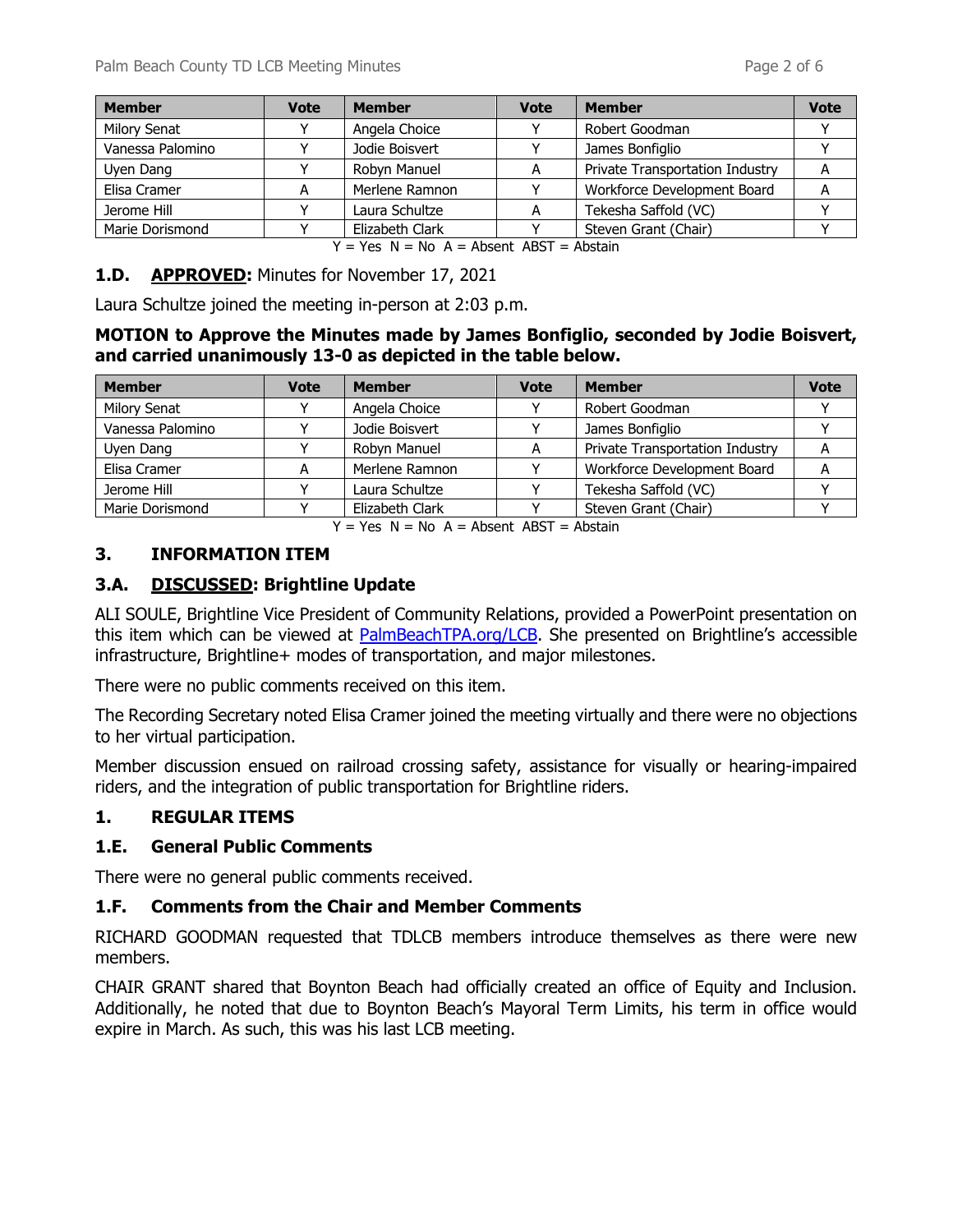### **1.G. LCB Liaison Report**

ALYSSA FRANK, TPA Pedestrian & Bicycle Coordinator, reviewed the Liaison's Report, which can be viewed at [PalmBeachTPA.org/LCB.](http://www.palmbeachtpa.org/LCB)

There were no public comments received on this item.

MAYOR GRANT commented that transportation services provided in Palm Beach County will help people to have a high quality of life.

### **2. ACTION ITEMS**

### **2.A. RECOMMENDED: Palm Tran remains as the Community Transportation Coordinator (CTC) for Palm Beach County**

ALYSSA FRANK, TPA Pedestrian & Bicycle Coordinator, discussed the implication of Palm Tran continuing as the Community Transportation Coordinator for Palm Beach County. The contract for Palm Tran to remain as the CTC lasts five years and was last renewed in 2017. This recommendation would set the contract to be reviewed again in 2027.

There were no public or member comments received on this item.

**MOTION to Recommend that Palm Tran remains as the CTC for Palm Beach County made by Robert Goodman and was seconded by James Bonfiglio. A vote was taken and carried unanimously 15-0 as depicted in the table below.**

| <b>Member</b>       | <b>Vote</b> | <b>Member</b>   | <b>Vote</b> | <b>Member</b>                   | <b>Vote</b> |
|---------------------|-------------|-----------------|-------------|---------------------------------|-------------|
| <b>Milory Senat</b> |             | Angela Choice   |             | Robert Goodman                  |             |
| Vanessa Palomino    |             | Jodie Boisvert  |             | James Bonfiglio                 |             |
| Uyen Dang           |             | Robyn Manuel    |             | Private Transportation Industry |             |
| Elisa Cramer        |             | Merlene Ramnon  |             | Workforce Development Board     |             |
| Jerome Hill         |             | Laura Schultze  |             | Tekesha Saffold (VC)            |             |
| Marie Dorismond     |             | Elizabeth Clark |             | Steven Grant (Chair)            |             |

 $Y = Yes \ N = No \ A = Absent ABST = Abstain$ 

# **2.B. APPROVED: FY 21 Annual Operating Report (AOR)**

CLAUDIA SALAZAR, Palm Tran Grants Coordinator, presented on the FY 21 Annual Operating Report (AOR), which can be viewed at **PalmBeachTPA.org/LCB**. She detailed the trips funded by the Transportation Disadvantaged (TD) grant. The AOR is intended to provide a financial overview of the TD program. In FY 21, there were 901,063 total trips.

There were no public comments received on this item.

Member discussion ensued on ridership through COVID-19, paratransit hours of service, and calls to remind riders of their upcoming scheduled appointment. Members requested for Palm Tran to present end times for paratransit routes to the board at a future meeting.

**MOTION to Approve the FY 21 AOR made by James Bonfiglio and was seconded by Uyen Dang. A roll call vote was taken and carried unanimously 15-0 as depicted in the table below.**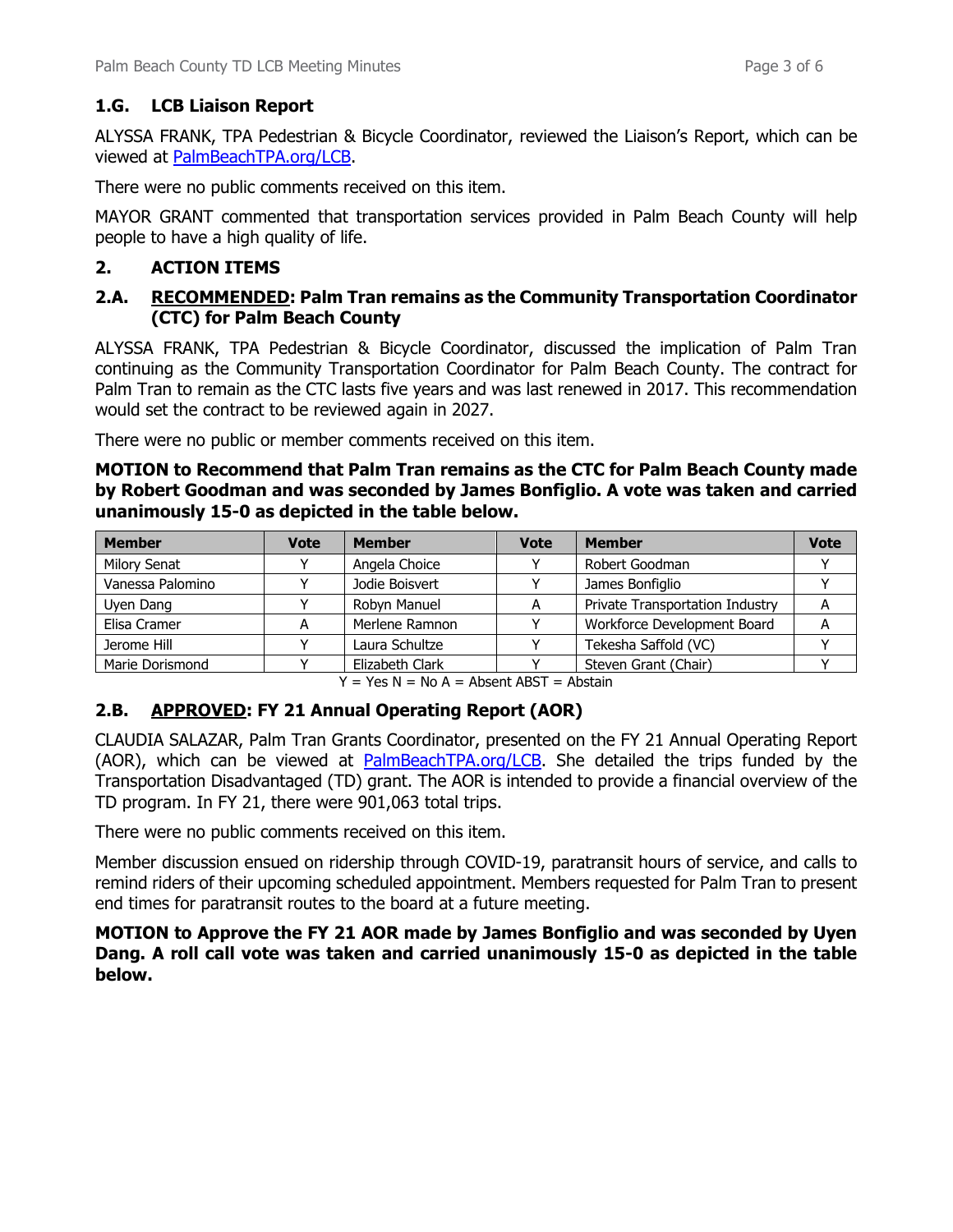| <b>Member</b>       | <b>Vote</b> | <b>Member</b>   | <b>Vote</b> | <b>Member</b>                   | <b>Vote</b> |
|---------------------|-------------|-----------------|-------------|---------------------------------|-------------|
| <b>Milory Senat</b> |             | Angela Choice   |             | Robert Goodman                  |             |
| Vanessa Palomino    |             | Jodie Boisvert  |             | James Bonfiglio                 |             |
| Uyen Dang           |             | Robyn Manuel    |             | Private Transportation Industry |             |
| Elisa Cramer        | А           | Merlene Ramnon  |             | Workforce Development Board     | A           |
| Jerome Hill         |             | Laura Schultze  |             | Tekesha Saffold (VC)            |             |
| Marie Dorismond     |             | Elizabeth Clark |             | Steven Grant (Chair)            |             |

 $Y = Yes N = No A = Absent ABST = Abstain$ 

#### $3.$ **INFORMATION ITEMS**

#### $3.B.$ **DISCUSSED: CTC Update**

RON JONES, Palm Tran Director of Paratransit, presented on the CTC update, which can be viewed at PalmBeachTPA.org/LCB. He discussed the reduction in on-time performance and customer satisfaction due to unprecedented driver shortages. There were 6 valid complaints from November to January.

There were no public comments received on this item.

Member discussion ensued on ridership numbers increasing as pandemic conditions improve and how complaints are determined to be "valid."

#### 3.C. Palm Tran Major Transit Development Plan (TDP) Update

This item was not discussed due to time constraints.

### 3.D. LCB Member Presentation

DR. MERLENE RAMMON, LCB Representative for the Local Medical Community, presented on the interaction of the Department of Health and Transportation, which can be viewed at PalmBeachTPA.org/LCB. She shared that access to transportation facilitates access to additional necessities, like work, shelter, healthcare, and food.

There were no public or member comments received on this item.

#### 3.E. **Partner Agency Updates**

There were no partner agency updates provided.

#### 4. **ADMINISTRATIVE ITEMS**

#### 4.A. Next Meeting - May 25, 2022

#### 4.B. **Adjournment**

There being no further business the meeting was adjourned at 3:25 p.m.

This signature is to attest that the undersigned is the Chair, or a designated nominee, of the Transportation Disadvantaged Local Coordinating Board and that information provided herein is the true and correct Minutes for the February 23, 2022 meeting of the Transportation Disadvantaged Local Coordinating Board, dated this 25th day of May 2022.

Chair-Chelsea S. Reed City of Palm Beach Gardens Mayor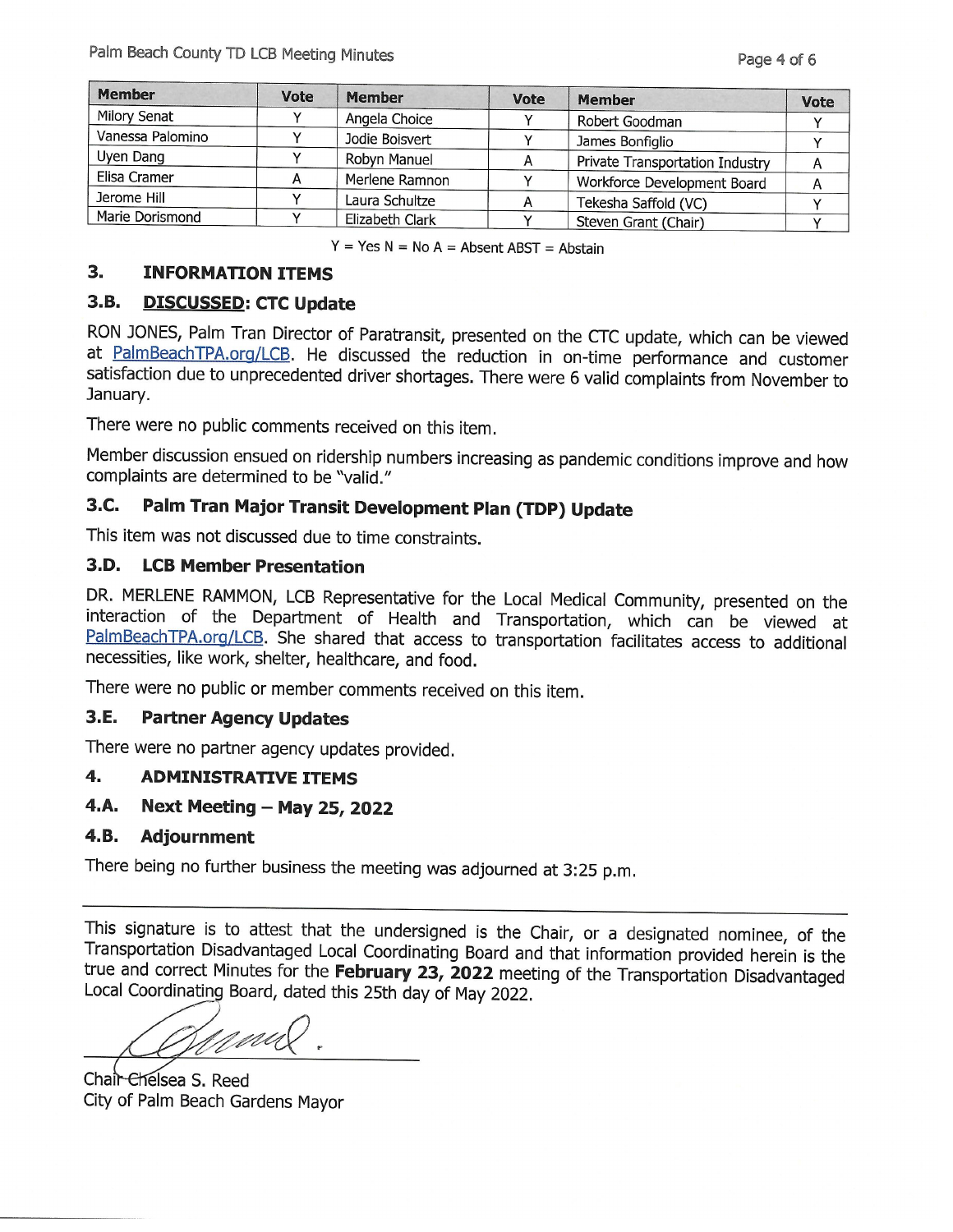|                                                                                              | Attendance Record                          |                   |                   |                   |                   |                          |                   |  |  |  |
|----------------------------------------------------------------------------------------------|--------------------------------------------|-------------------|-------------------|-------------------|-------------------|--------------------------|-------------------|--|--|--|
| Representative/Alternate<br>Agency                                                           | Jul<br>29<br>2020                          | Oct<br>28<br>2020 | Feb<br>24<br>2021 | May<br>26<br>2021 | Aug<br>25<br>2021 | <b>Nov</b><br>17<br>2021 | Feb<br>23<br>2022 |  |  |  |
| <b>Mayor Steven Grant</b><br>Chair - Palm Beach TPA                                          | P                                          | P                 | P                 | P                 | P                 | P                        | P                 |  |  |  |
| <b>Tekesha Saffold</b><br>Vice Chair - Citizen Advocate/User                                 | P                                          | E                 | P                 | P                 | P                 | P                        | P                 |  |  |  |
| <b>Milory Senat/Mary Edwards</b><br>Agency for Persons with Disabilities                     | P                                          | P                 | P                 | P                 | P                 | P                        | P                 |  |  |  |
| Vanessa Palomino/Nancy Yarnall<br>Area Agency on Aging                                       | P                                          | P                 | ***P              | P                 | P                 | P                        | P                 |  |  |  |
| <b>Uyen Dang</b><br>Citizen Advocate                                                         | A                                          | A                 | ***P              | P                 | P                 | P                        | P                 |  |  |  |
| <b>Elisa Cramer</b><br>FL Department of Children & Families                                  | $\mathsf{P}$                               | P                 | E                 | P                 | P                 | P                        | P                 |  |  |  |
| Jerome Hill/Marielisa Amador<br>FL Agency for Healthcare Administration/<br>Medicaid Program | P                                          | P                 | P                 | <b>ALT</b>        | <b>ALT</b>        | <b>ALT</b>               | P                 |  |  |  |
| Marie Dorismond/Paula Scott<br>Florida Department of Transportation                          | P                                          | P                 | P                 | A                 | <b>ALT</b>        | P                        | P                 |  |  |  |
| <b>Angela Choice</b><br>FL Department of Veteran's Affairs                                   | P                                          | P                 | P                 | E                 | P                 | P                        | P                 |  |  |  |
| <b>Jodie Boisvert</b><br>Department of Community Services                                    | P                                          | P                 | P                 | E                 | P                 | ***P                     | P                 |  |  |  |
| <b>VACANT</b><br>Private Transportation                                                      | P                                          | P                 | P                 | E                 | P                 | E                        |                   |  |  |  |
| <b>Robyn Manuel</b><br>Department of Education/Division of Vocational<br>Rehabilitation      | P                                          | P                 | P                 | E                 | P                 | P                        | P                 |  |  |  |
| <b>Merlene Ramnon</b><br>FL Department of Health for Palm Beach County                       | P                                          | P                 | P                 | P                 | P                 | P                        | P                 |  |  |  |
| Laura Schultze<br>School District of Palm Beach County                                       | P                                          | P                 | P                 | P                 | P                 | P                        | P                 |  |  |  |
| <b>Elizabeth Clark</b><br>Representative for Children at Risk                                | $-$                                        | $-$               | $-$               | --                | $-$               | $-$                      | $***p$            |  |  |  |
| <b>Robert Goodman</b><br>Representative for the Disabled                                     | E                                          | P                 | P                 | P                 | P                 | E                        | E                 |  |  |  |
| <b>James Bonfiglio</b><br>Representative for the Elderly                                     | P                                          | E                 | A                 | A                 | A                 | $***p$                   | P                 |  |  |  |
| <b>VACANT</b><br>Workforce Development Board                                                 | P                                          | P                 | E                 | P                 | P                 | P                        |                   |  |  |  |
| *** - New Appointment<br>$E - Excused$                                                       | P - Representative Present<br>$A - Absent$ |                   |                   |                   | -- - Vacant       | ALT- Alternate Present   |                   |  |  |  |

EXHIBIT A Palm Beach County Transportation Disadvantaged Local Coordinating Board